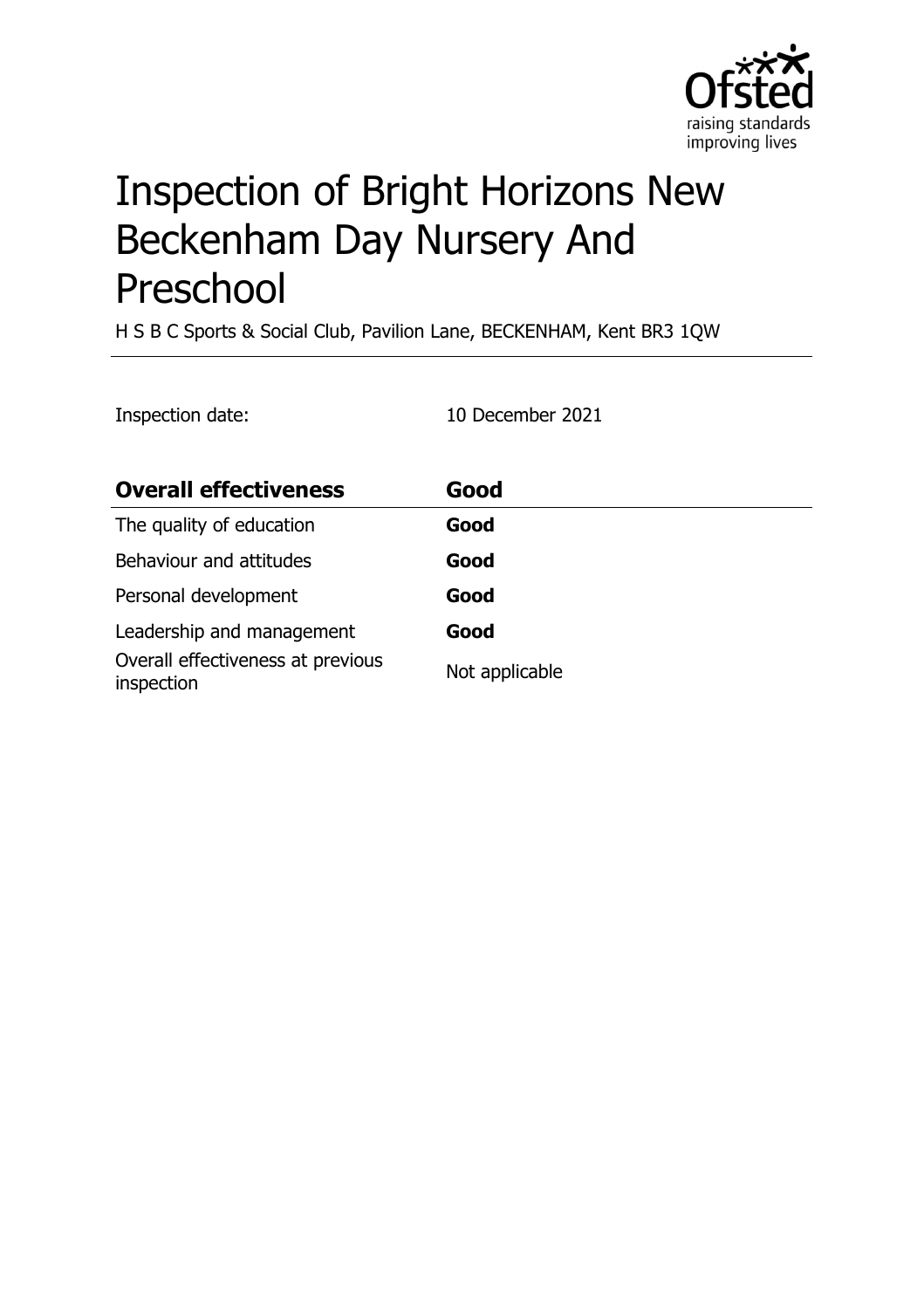

# **What is it like to attend this early years setting?**

#### **The provision is good**

The enthusiastic staff welcome children warmly when they first arrive. Children who require additional support are given a cuddle by attentive key staff. Children keenly find their friends and toys that they enjoy, and very quickly settle. Children feel safe and emotionally secure. Older children become immersed in their play. They are keen and enthusiastic learners. Older children study buildings that they create from wooden blocks and keenly share their ideas with the inspector. They concentrate as they build bridges and houses for toy cars.

All children benefit from plenty of fresh air and physical exercise. Children skilfully learn how to ride tricycles. They confidently negotiate obstacles and enthusiastically jump from soft-play equipment. Children laugh with delight as they run from a 'wolf', and shout out 'what's the time Mr Wolf'. Children behave very well as they walk to and from the outdoor area. They keenly listen to instructions, hold hands with staff, and walk safely. Staff supervise children extremely well to promote their ongoing safety.

Toddlers have lots of fun and enjoy many activities that spark their imaginations. Staff have very high expectations for all children, particularly children in the toddler room. Children excitedly take part in 'science experiments' to further help promote their early mathematical ideas and exploration.

#### **What does the early years setting do well and what does it need to do better?**

- $\blacksquare$  Leaders consistently use self-evaluation to successfully identify any weaknesses in practice, and to help provide good-quality care and early education. For example, in light of the COVID-19 pandemic, leaders have adapted routines at the beginning of each day. A one-way system has enabled staff to manage who enters the nursery, to help limit the spread of infection. Furthermore, staff provide parents with access to an online system to allow them to see what their children achieve on a daily basis. Parents speak highly of the new system and welcome daily pictures of activities that their children enjoy.
- Overall, leaders focus on staff's professional development. They help staff to build on their good teaching skills and enhance their knowledge of how to plan a sequenced curriculum to meet the needs of all children. However, this is in an early stage of development and some staff continue to need support on what they intend children to learn. Nevertheless, the manager confidently describes her ambitious curriculum. She explains what she intends all children to learn over time. The manager understands the impact of activities and experiences on children's learning and development.
- Leaders value the views and comments of parents. All complaints are taken seriously and reviewed swiftly to help to identify where improvement can be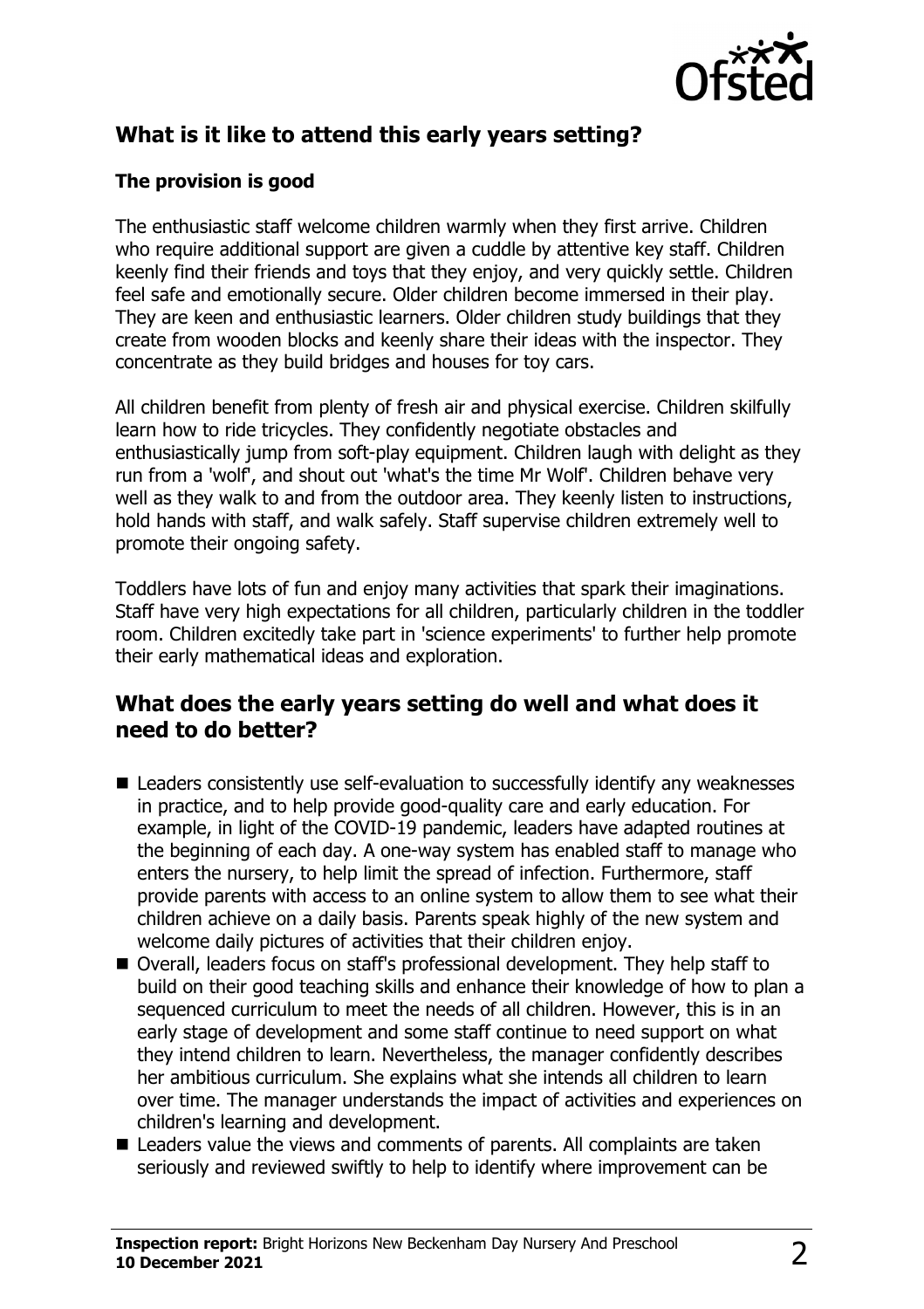

made. External agencies are quickly notified, for a seamless approach. Partnerships with parents are promoted very well. For instance, some parents join a parent forum to share their views. Parents say that they welcome the support they receive from key staff. They appreciate the regular ideas that staff provide to further support their children's learning at home.

- When staff talk to children, they get down to children's level, speak clearly and use the correct pronunciation. This helps to support children's developing communication and language skills. Staff successfully promote children's love of books and sing lots of songs and rhymes. For example, older children listen intently to a story about a frozen princess. Toddlers excitedly join in the actions with great enthusiasm. For example, they pretend to be sleeping bunnies.
- $\blacksquare$  Staff support children with special educational needs and/or disabilities well. They identify any gaps in children's learning quickly and discuss these with parents. Staff are proactive in getting professionals to identify the help and support that children require. This early intervention helps all children to make the best possible progress from when they first start.
- Babies show high levels of social awareness and independence. They toddle and cruise furniture to eagerly explore the environment. Babies develop their communication and language skills well. For instance, they use eye contact, babble and speak single words to communicate their needs and wants. Staff are attentive and quickly respond to the care needs of the youngest children well. However, at times, staff do not consistently support and engage the youngest children in their learning.

## **Safeguarding**

The arrangements for safeguarding are effective.

The manager and staff are knowledgeable about child protection and safeguarding issues. They have good understanding of broader safeguarding issues, such as county lines and female genital mutilation. Staff have a secure understanding of the correct procedures to follow should they have concerns about a child's welfare and allegations against staff. Leaders have robust recruitment and vetting procedures in place to ensure that permanent staff, bank staff and agency staff are suitable to work with children. They use induction and ongoing supervision meetings to help all staff securely understand their roles and responsibilities.

#### **What does the setting need to do to improve?**

#### **To further improve the quality of the early years provision, the provider should:**

- $\blacksquare$  support staff to develop the quality of teaching to a consistently high level, and to extend their understanding of what they intend children to learn
- $\blacksquare$  plan opportunities for the youngest children, particularly in the baby room, to be consistently supported and engaged in their learning.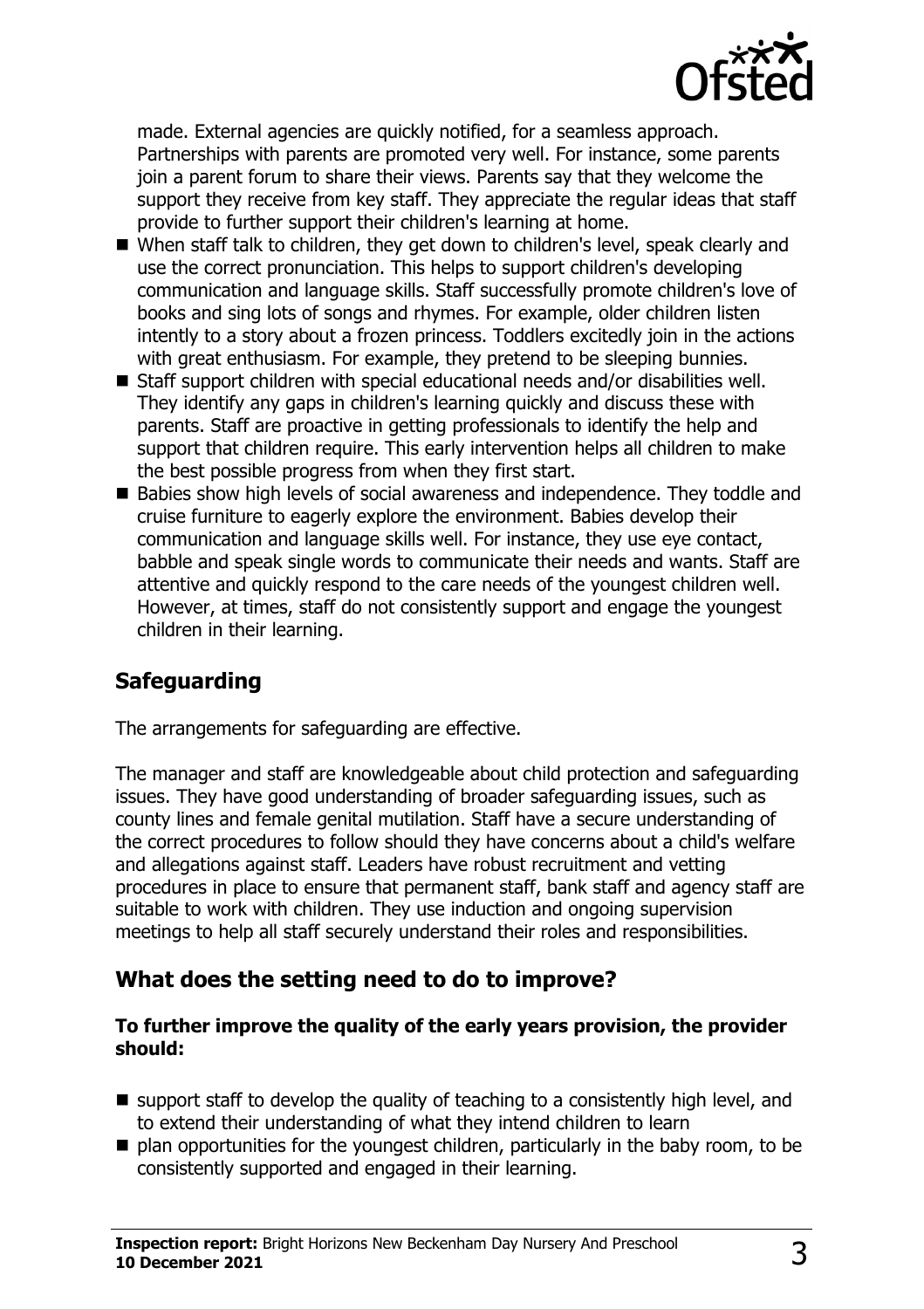

| <b>Setting details</b>                              |                                                                                      |
|-----------------------------------------------------|--------------------------------------------------------------------------------------|
| Unique reference number                             | 2558543                                                                              |
| <b>Local authority</b>                              | <b>Bromley</b>                                                                       |
| <b>Inspection number</b>                            | 10177193                                                                             |
| <b>Type of provision</b>                            | Childcare on non-domestic premises                                                   |
| <b>Registers</b>                                    | Early Years Register, Compulsory Childcare<br>Register, Voluntary Childcare Register |
| Day care type                                       | Full day care                                                                        |
| Age range of children at time of<br>inspection      | $0$ to $4$                                                                           |
| <b>Total number of places</b>                       | 71                                                                                   |
| Number of children on roll                          | 69                                                                                   |
| Name of registered person                           | <b>Bright Horizons Family Solutions Limited</b>                                      |
| <b>Registered person unique</b><br>reference number | RP901358                                                                             |
| <b>Telephone number</b>                             | 020 3780 3036                                                                        |
| Date of previous inspection                         | Not applicable                                                                       |

#### **Information about this early years setting**

Bright Horizons New Beckenham Day Nursery and Preschool registered in 2019. The nursery employs 18 members of childcare staff. Of these, the manager holds an early years degree, one member of staff holds qualified teacher status, and two members of staff hold qualifications at level 6. Six staff hold qualifications at level 3. The nursery opens from Monday to Friday, all year round. Sessions are from 7.30am to 6pm. The nursery provides funded early education for two-, three- and four-year-old children.

## **Information about this inspection**

**Inspector** Jane Morgan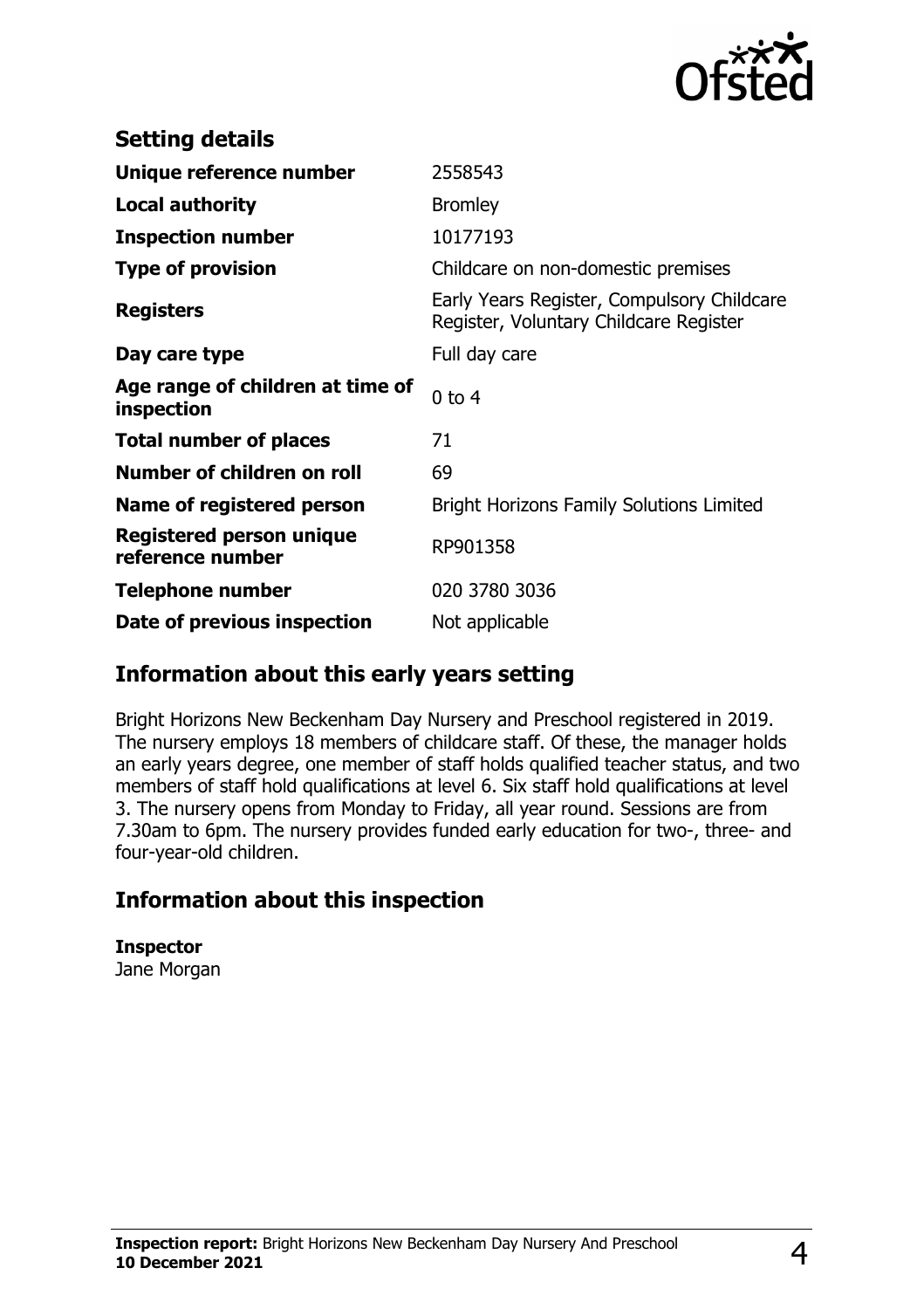

#### **Inspection activities**

- $\blacksquare$  This was the first routine inspection the nursery received since the COVID-19 pandemic began. The inspector discussed the impact of the pandemic with leaders and has taken that into account in their evaluation of the setting.
- $\blacksquare$  A range of documentation was viewed by the inspector, including public liability insurance, written complaints, notifications to the local authority, and paediatric first-aid qualifications.
- A tour of the premises indoors and outdoors used for the purpose of childcare was completed by the inspector and the manager.
- $\blacksquare$  The inspector spoke to parents and took account of what was said.
- $\blacksquare$  The manager and the inspector had a learning walk together. They observed activities in the indoor and outdoor learning environments used by children.
- $\blacksquare$  The inspector completed a joint observation of an activity with the manager and assessed the impact this has on children's learning.

We carried out this inspection under sections 49 and 50 of the Childcare Act 2006 on the quality and standards of provision that is registered on the Early Years Register. The registered person must ensure that this provision complies with the statutory framework for children's learning, development and care, known as the early years foundation stage.

If you are not happy with the inspection or the report, you can [complain to Ofsted](http://www.gov.uk/complain-ofsted-report).